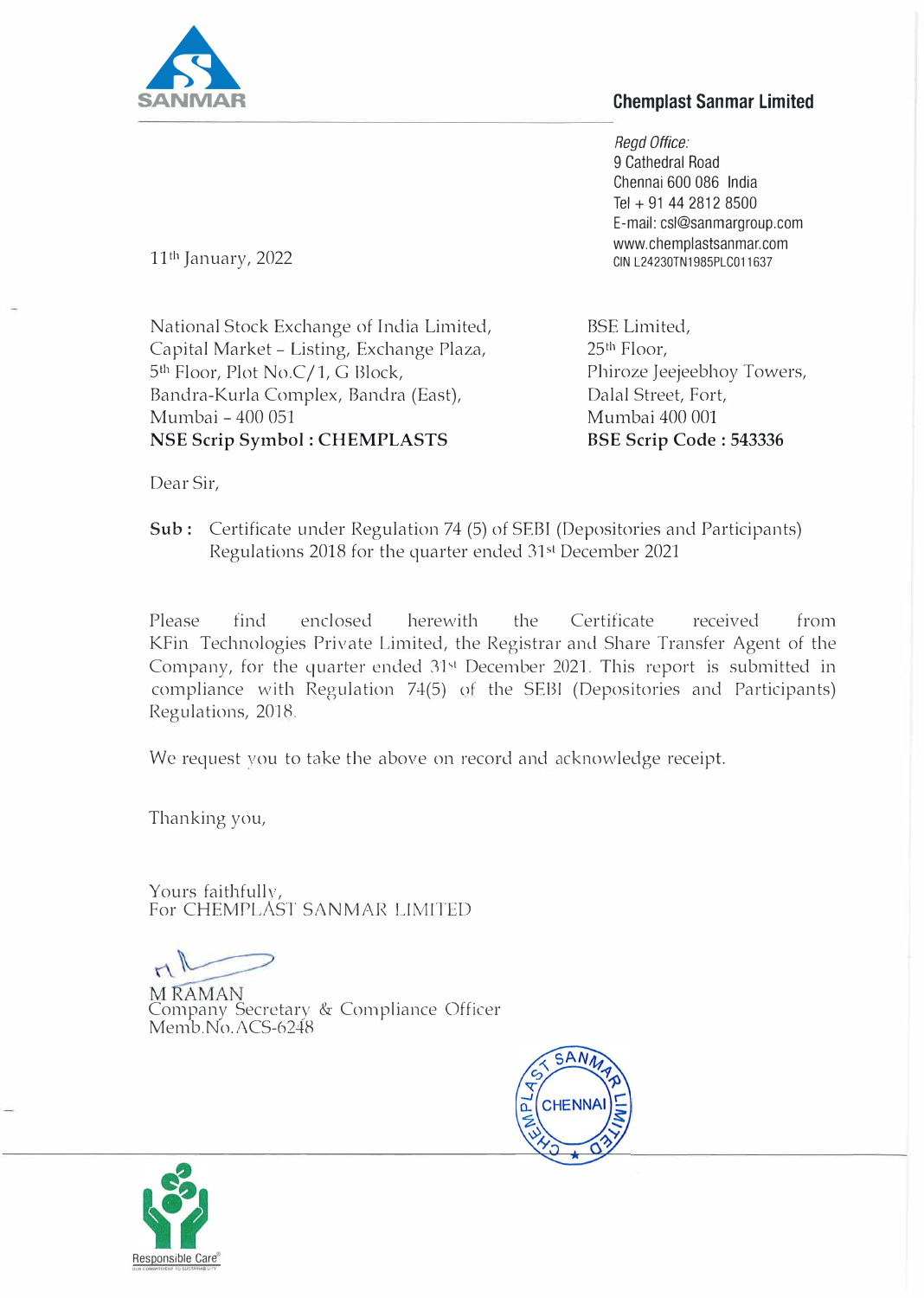

**KFIN/MRVS/NSDL/74(5) Date: 08/01/2022**

**NATIONAL SECURITIES DEPOSITORY LIMITED TRADE WORLD 4TH FLOOR KAMALA MILLS COMPOUND SENAPATI BAPAT MARG LOWER PAREL MUMBAI - 400 013**

**Dear Sir(s), Sub: Certificate under Regulation 74(5) for the quarter ended December 31, 2021**

**We as Registrars, Share Transfer and Depository Services agents of the CHEMPLAST SANMAR LIMITED, certify that the details of securities dematerialized/rematerialized during the aforesaid period, as required under Regulation 74(5) of SEBI (Depositories and participants) Regulations 2018 have been furnished to all the Stock Exchanges where the shares of the company are listed.** 

**Thanking you,**

**Yours faithfully, For KFIN TECHNOLOGIES PRIVATE LIMITED**



**Rajitha Cholleti Asst. Vice President - Corporate Registry**

**CC TO:**

**THE COMPANY SECRETARY CHEMPLAST SANMAR LIMITED 9, CATHEDRAL ROAD CHENNAI TAMIL NADU** 

**600086**



(Formerly known as "Karvy Fintech Private Limited")

**Registered & Corporate Office** 

Selenium Building, Tower-B, Plot No- 31 & 32, Financial District, Nanakramguda, Serilingampally, Hyderabad, Rangareddi, Telangana, India, 500032. Ph: +91 40 6716 2222, 7961 1000 | https://www.kfintech.com | CIN: U72400TG2017PTC117649